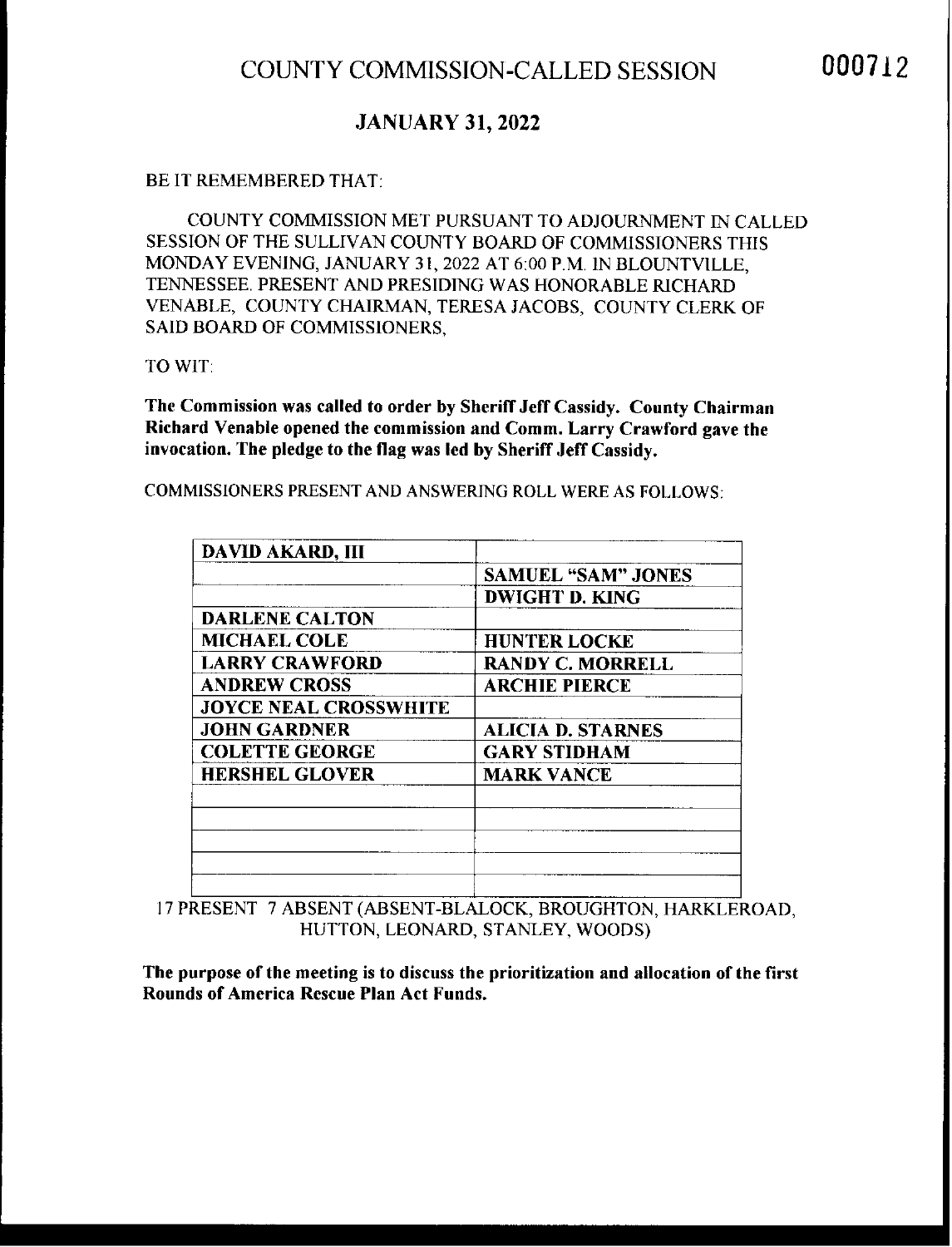# 000713

### *Sullivan County* **Board** *of County Commissioners 242~ldAnnUufSession*

Monday, January 31, 2022 6:00 p.m. *Agenda for Called Session*

\* \* \* \* \* \*

- ~ Call to Order
- > Chairman Richard S. Venable presiding
- > Invocation
- <sup>&</sup>gt; Pledge to the American Flag
- > Roll Call
- <sup>&</sup>gt; Public Comment
- ~ Business

The purpose of the meeting will be to discuss the prioritization and allocation of the first round of American Rescue Plan Act Funds.

- <sup>~</sup> Announcements / Non-Agenda Items
- <sup>&</sup>gt; Adjournment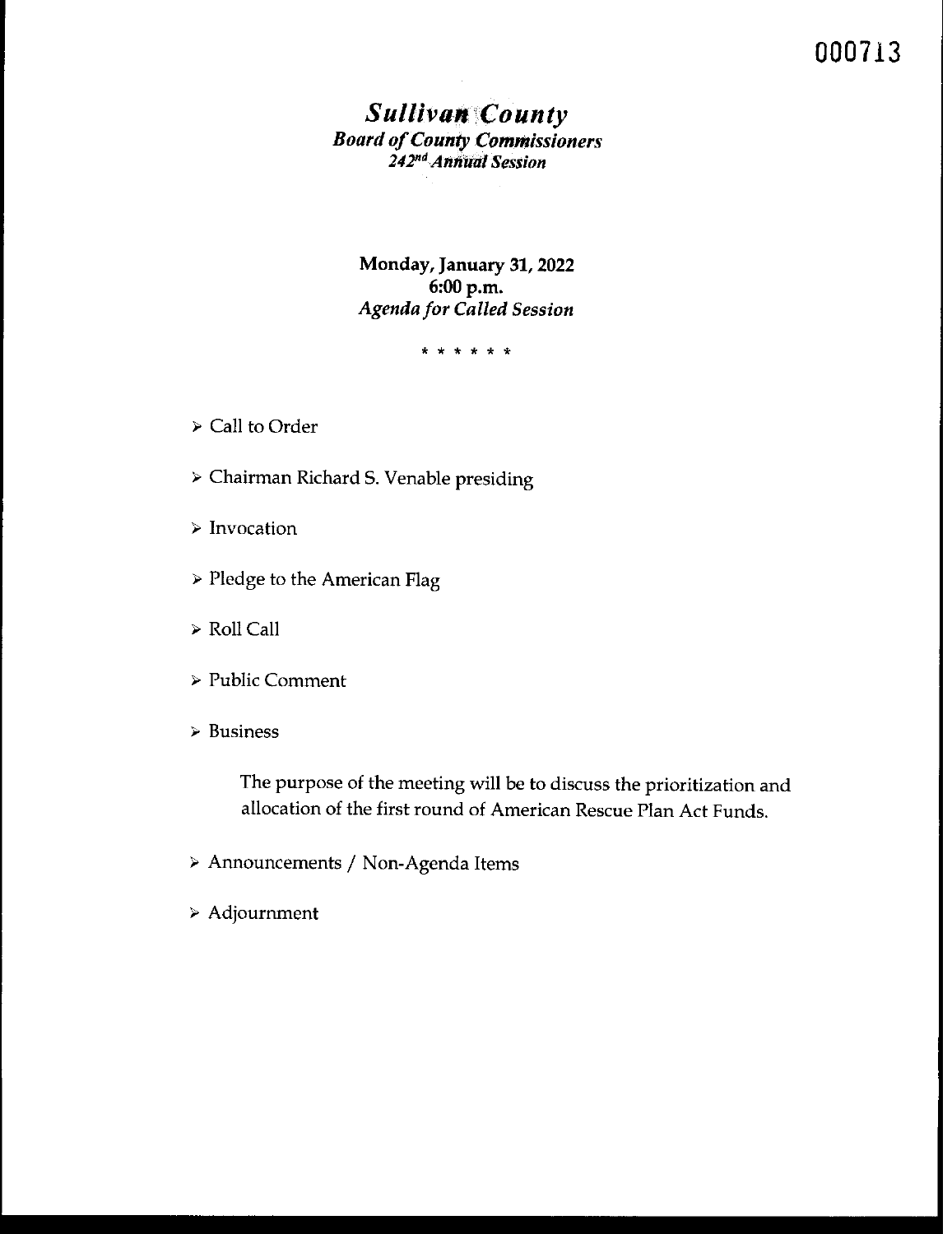|                |                            |                              |                                               | Agenda subject voting report     |                     |                | 000714        |
|----------------|----------------------------|------------------------------|-----------------------------------------------|----------------------------------|---------------------|----------------|---------------|
|                | Meeting name               |                              | Called Sullivan County Commission Jan 31 2022 |                                  |                     |                | 1/31/2022     |
| $\overline{2}$ | Attendance - Roll Call     |                              |                                               |                                  |                     |                |               |
|                | Roll Call                  |                              |                                               |                                  |                     |                |               |
|                | <b>Description</b>         |                              |                                               |                                  |                     |                |               |
|                |                            |                              |                                               | by Teresa Jacobs, County Clerk   |                     |                |               |
|                | Chairman                   |                              | Venable, Richard                              |                                  |                     |                |               |
|                | Total vote result          |                              |                                               |                                  |                     |                |               |
|                | Voting start time          |                              | 6:03:23 PM                                    |                                  |                     |                |               |
|                | Voting stop time           |                              | 6:03:46 PM                                    |                                  |                     |                |               |
|                | Voting configuration       |                              | Roll Call - Attendances                       |                                  |                     |                |               |
|                | Voting mode                |                              | Open                                          |                                  |                     |                |               |
|                | Vote result                |                              |                                               |                                  |                     |                |               |
| Present        | 1910-1                     |                              | 17                                            |                                  |                     |                |               |
|                | <b>Total Present</b>       |                              | 17                                            |                                  |                     |                |               |
|                | <b>Total Seats</b>         |                              | 2824                                          |                                  |                     |                |               |
| Absent         |                            |                              | 7                                             |                                  |                     |                |               |
|                | <b>Group voting result</b> |                              |                                               |                                  |                     |                |               |
|                | <b>Group</b>               | $\mathcal{L}_{\mathrm{max}}$ |                                               | a per in<br>$\gamma_{\rm c}$ and | $\pm$ $\pm$         | Yes            | Absent        |
|                | No group                   |                              |                                               |                                  |                     | 17             | 0             |
|                |                            |                              |                                               |                                  | <b>Total result</b> | 17             | 8 T           |
|                | Individual voting result   |                              |                                               |                                  |                     |                |               |
|                | Name <b>Manual</b>         |                              | and the                                       | 인도 구매                            |                     | Yes            | <b>Absent</b> |
|                | Akard, David ()            |                              |                                               |                                  |                     | x              |               |
|                | Blalock, Judy ()           |                              |                                               |                                  |                     |                | X             |
|                | Broughton, Todd ()         |                              |                                               |                                  |                     |                | χ             |
|                | Calton, Darlene ()         |                              |                                               |                                  |                     | x              |               |
|                | Cole, Michael ()           |                              |                                               |                                  |                     | $\pmb{\times}$ |               |
|                | Crawford, Larry ()         |                              |                                               |                                  |                     | $\pmb{\times}$ |               |
|                | Cross, Andrew ()           |                              |                                               |                                  |                     | χ              |               |
|                | Crosswhite, Joyce ()       |                              |                                               |                                  |                     | Χ              |               |
|                | Gardner, John ()           |                              |                                               |                                  |                     | $\pmb{\times}$ |               |

| (Crosswhite, Joyce () | х |   |
|-----------------------|---|---|
| Gardner, John ()      | х |   |
| George, Colette ()    | х |   |
| Glover, Hershel ()    | x |   |
| Harkleroad, Terry ()  |   | X |
| Hutton, Mark ()       |   |   |
| Jones, Sam ()         | х |   |
| King, Dwight ()       | x |   |
| Leonard, Tony ()      |   |   |
| Locke, Hunter ()      | x |   |
| Morrell, Randy ()     | х |   |
| Pierce, Archie ()     | x |   |
| Stanley, Angie ()     |   | χ |
| Starnes, Alicia ()    | x |   |
| Stidham, Gary ()      | х |   |
| Vance, Mark ()        | X |   |
| Woods, Doug ()        |   |   |
|                       |   |   |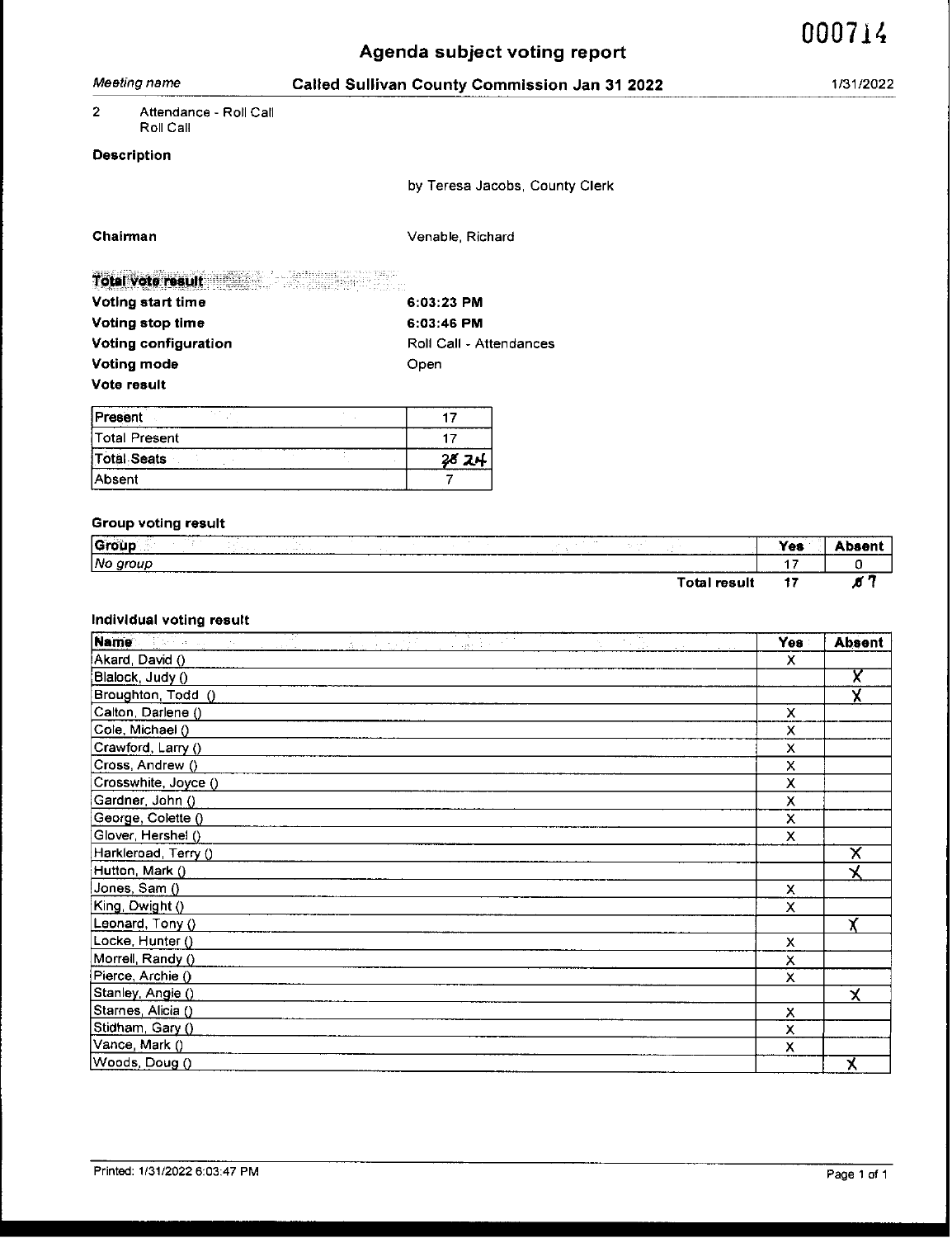## ARPA REQUEST SHEET

## JANUARY27. 2022

| <b>Organization Type</b> | <b>Department</b>            | <b>Description</b>                                                                                                                   | <b>ARPA Category</b> | <b>Amount</b><br><b>Requested</b> | Contact                        |  |
|--------------------------|------------------------------|--------------------------------------------------------------------------------------------------------------------------------------|----------------------|-----------------------------------|--------------------------------|--|
| County                   | Circuit Court                | Electronic Filing System                                                                                                             | 1. Public Health     | \$                                | 77,614.00 Bobby Russell        |  |
| County                   | Circuit Court                | Air Purifer System for courtrooms, clerk's<br>office & common waiting areas                                                          | 1. Public Health     | \$                                | 55,699.00 Bobby Russell        |  |
| County                   | Chancery Court               | Electronic Filing System                                                                                                             | 1. Public Health     | \$                                | 29,131.25 Katie Priester       |  |
| County                   | County Buildings             | Equipment - HVAC replacing 40+ year old<br>systems                                                                                   | 1. Public Health     | \$<br>5,219,753.00                | Cindy Stewart                  |  |
| County                   | County Clerk                 | (3) Office Work Stations<br>Community Kiosks<br>Kingsport Drive-Thur Drawer Upgrade                                                  | 1. Public Health     | \$                                | 50,000.00 Teresa Jacobs        |  |
| County                   | County Coroner               | Vehicle expenses & Payroll                                                                                                           | 1. Public Health     | \$                                | 96,000.00 Hunter Locke         |  |
| County                   | <b>EMS</b>                   | (5) Ambulances                                                                                                                       | 1. Public Health     | \$<br>1,250,000.00 Jim Perry      |                                |  |
| County                   | <b>EMS</b>                   | Autopulse/Mechanical CPR, Active<br>Shooter PPE, Ventilators, Turnout Gear                                                           | 1. Public Health     | \$<br>365,125.00 Jim Perry        |                                |  |
| County                   | Employees                    | Bonus Pay                                                                                                                            | 4. Premium Pay       | \$<br>1,386,353.59                | Richard Venable                |  |
| Lounty                   | <b>Property Assessor</b>     | Office remodel to accomodate CDC<br>recommendations for work space distancing & limit 1. Public Health<br>exposure to general public |                      | Ś.                                | 2,000,000.00 Donna Whitaker    |  |
| County                   | School - Sullivan<br>East HS | Connect HS to sewer                                                                                                                  | 5. Infrastructure    | 5.                                | 1,073,000.00 Evelyn Rafalowski |  |
| County                   | Sheriff                      | Shooting Range                                                                                                                       |                      | \$<br>1,000,000.00 leff Cassiday  |                                |  |

 $\equiv$  $\equiv$  $\equiv$  $\overline{\mathcal{L}}$ 

 $\mathsf{c}_\mathsf{r}$ 

3:47 PM1/27/2022 <sup>1</sup>

 $\mathbf{r}$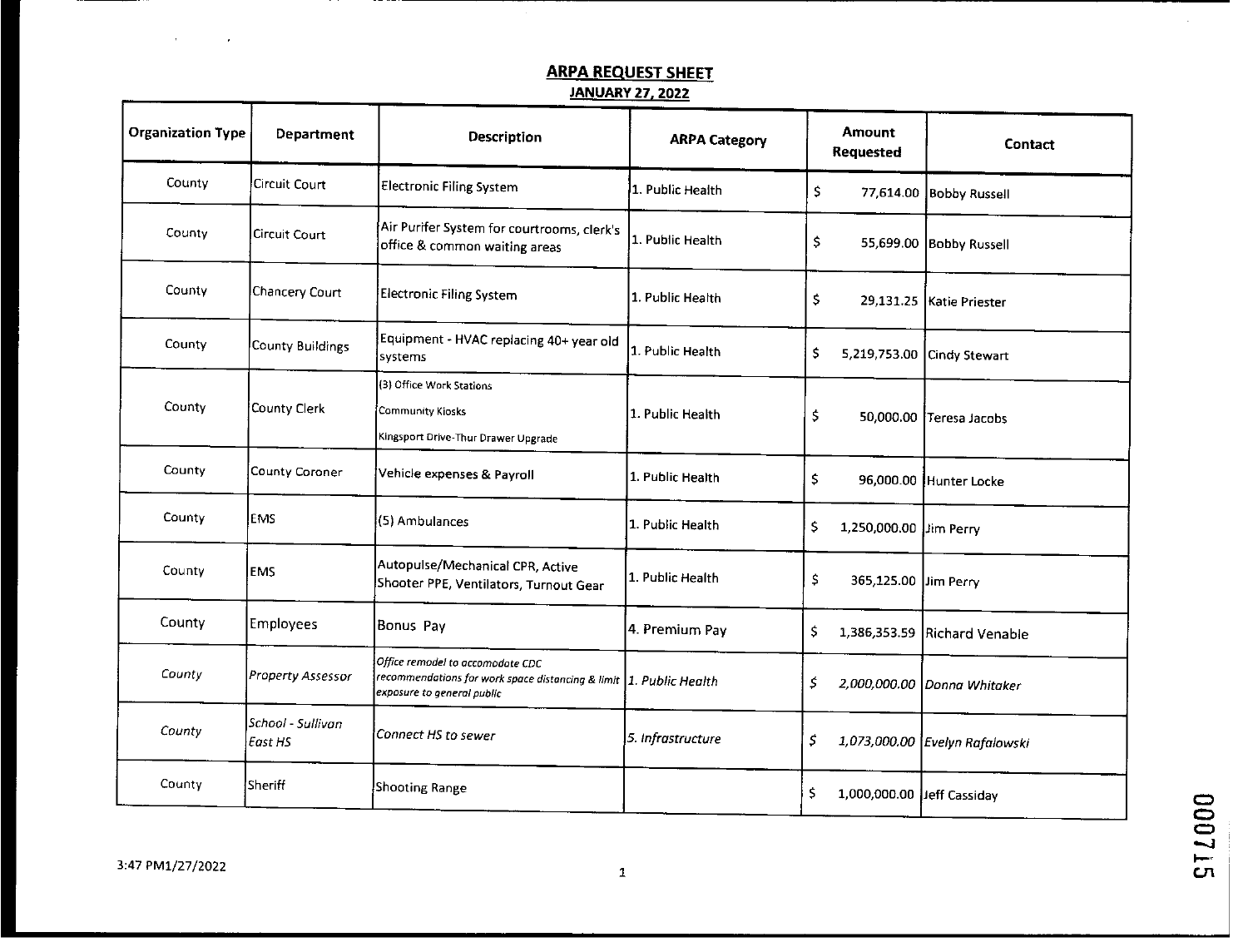### **ARPA REQUEST SHEET**

 $\sigma$  , and  $\sigma$ 

 $\sim$ 

#### **JANUARY 27. 2022**

| County | Solid Waste                                                           | Building/Location Expansion<br>Fleet upgrade: Front Loader, Road Tractor,<br>aluminum trailers, dumpster carrier truck, roll-off<br>truck, bailer | 2. Negative Economic Impacts \$ |                                 | 5,054,000.00 Mark Torbett |
|--------|-----------------------------------------------------------------------|---------------------------------------------------------------------------------------------------------------------------------------------------|---------------------------------|---------------------------------|---------------------------|
| County | Planning & Codes                                                      | Electronic Communication Portal                                                                                                                   | 1. Public Health                | \$                              | 75,000.00 Ambre Torbett   |
| County | EMS                                                                   | (2) Utility Vehicles<br>1. Public Health                                                                                                          |                                 | \$<br>86,000.00 Jim Perry       |                           |
| County | Paving Projects previously put on hold<br>Highway<br>ldue to Pandemic |                                                                                                                                                   | 5. Infrastructure               | \$<br>1,000,000.00 Scott Murray |                           |
| County | Justice Center -<br>Criminal Court &<br>Grand Jury                    | Video Equipment for jury orientations                                                                                                             | 1. Public Health                | \$                              | 12,000.00 Susan Russell   |
| County | Animal Shelter                                                        | Paving Project - two-lane drive thru to accomodate<br>vaccine clinic & larger vehicles that transport<br>specialized equipment                    | l1. Public Health               | Ş                               | 39,425.00 Brandi Perkey   |
|        | TOTAL COUNTY                                                          |                                                                                                                                                   |                                 | \$<br>18,869,100.84             |                           |
|        | Add: Fire & Rescue                                                    |                                                                                                                                                   |                                 | \$.<br>1,450,000.00             |                           |
|        | TOTAL COUNTY WITH FIRE & RESCUE                                       |                                                                                                                                                   |                                 | \$.<br>20,319,100.84            |                           |
|        | Total Grant less \$10,000,000                                         |                                                                                                                                                   |                                 | Ś.<br>(20, 757, 243.00)         |                           |
|        | Difference to cover overruns or to be Assigned Later                  |                                                                                                                                                   |                                 | \$<br>438,142.16                |                           |
|        |                                                                       |                                                                                                                                                   |                                 |                                 |                           |

972000

 $\omega$ 

 $\sim 10^{11}$  km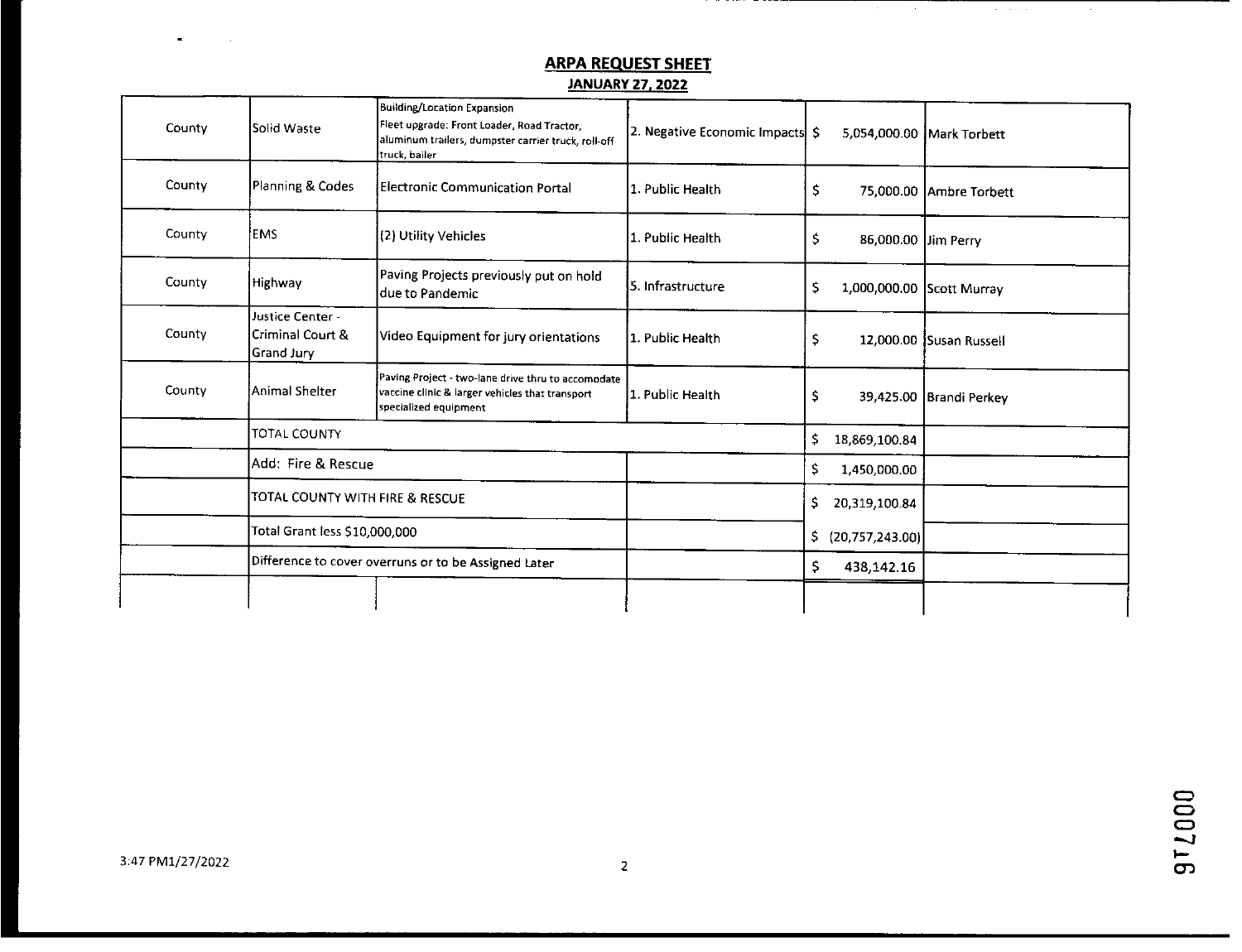

**000717**

# CRIMINAL **COURT**

**STATE OF TENNESSEE SECOND JUDICIAL DISTRICT SULLIVAN COUNTY** 

**JAMES F. GOODWIN** CRIMINAL COURT JUDGE

**CRIMINAL COURT JUDGE<br>CRIMINAL COURT JUDGE<br>Office: (423) 279-2732** Office: (49\_3) **V9473~** P.O. BOX 585 Fax: (423)279-3258 BLOUNTVIU.E, TN **37617**

Via Hand Delivery

January 31, 2022

Sullivan County Commissioners 3397 TN-126 Blountville, TN 37617

Re: ARPA (COVID) Grant Funds Requests for Circuit Court and Chancery Court

Dear County Commissioners,

As you are aware, Circuit Court Clerk, Bobby Russell, has requested \$77,614 to pay for <sup>a</sup> new server, scanners, Nextgen Document Management Software and conversion of Circuit Court's existing documents and data. Additionally, Clerk and Master, Katie Priester, has requested \$25,972.25 to pay for a new server, Nextgen Document Management Software and conversion of the Clerk and Master's existing documents and data. The total amount requested for both offices is \$103,586.25.

For over io years both Clerk's Offices have been scanning and storing electronic copies of court records utilizing Laserfiche scanning software on a shared server. The scanned images have been made available to the Judges and the various Clerk's Offices. In October **2021,** the Circuit Court Clerk and Clerk and Master learned that the shared server was almost at its capacity and at the current pace would reach full capacity in 3-4 months. Accordingly, the server will have to be replaced.

Statewide there has been <sup>a</sup> push from the Administrative Office of the Courts for the court clerk's offices to move towards electronic filing. In Sullivan County the Circuit Court Clerk and the Clerk and Master have been working towards implementing electronic filing. This would make the clerk's offices more efficient along with making public records accessible to the general public remotely. The current request from the Circuit Court Clerk and the Clerk and Master would be the first step towards electronic filing by implementing a new scanning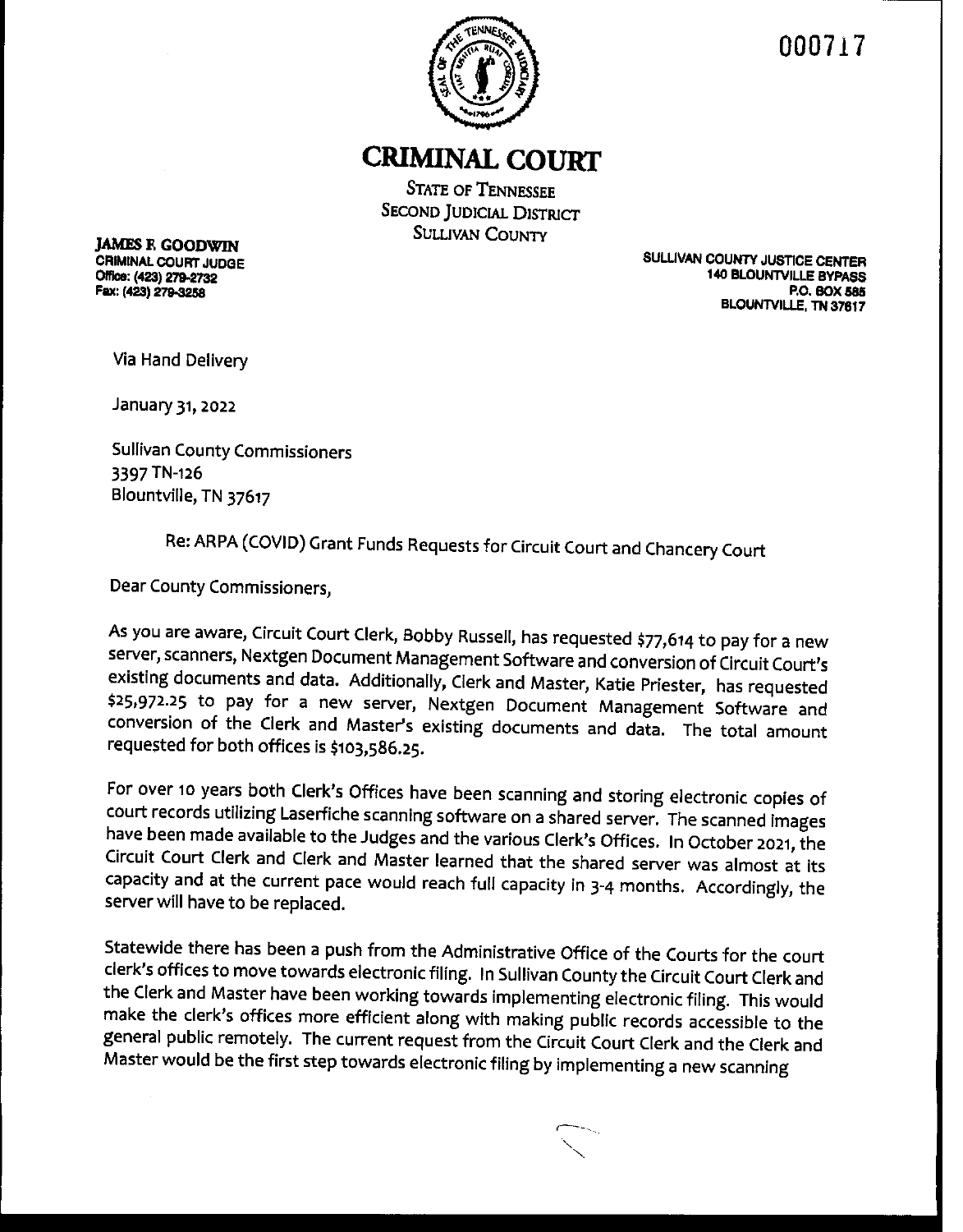# **000118**

Sullivan County Commissioners **31** January **2022** Page **2**

software that is compatible with the electronic filing program and the court's current case management software.

The judges fully support the Circuit Court Clerk and the Clerk and Master's request totaling \$103,586.25. The request would allow Sullivan County to move forward with electronic filing and also allow the citizens of Sullivan County remote access to court records.

Sincerely,

James F. Goodwin Presiding Judge

G. Mody

Chancellor

John S. McLellan-III **Circuit Court Judge** 

William K. Rogers

Circuit Court Judge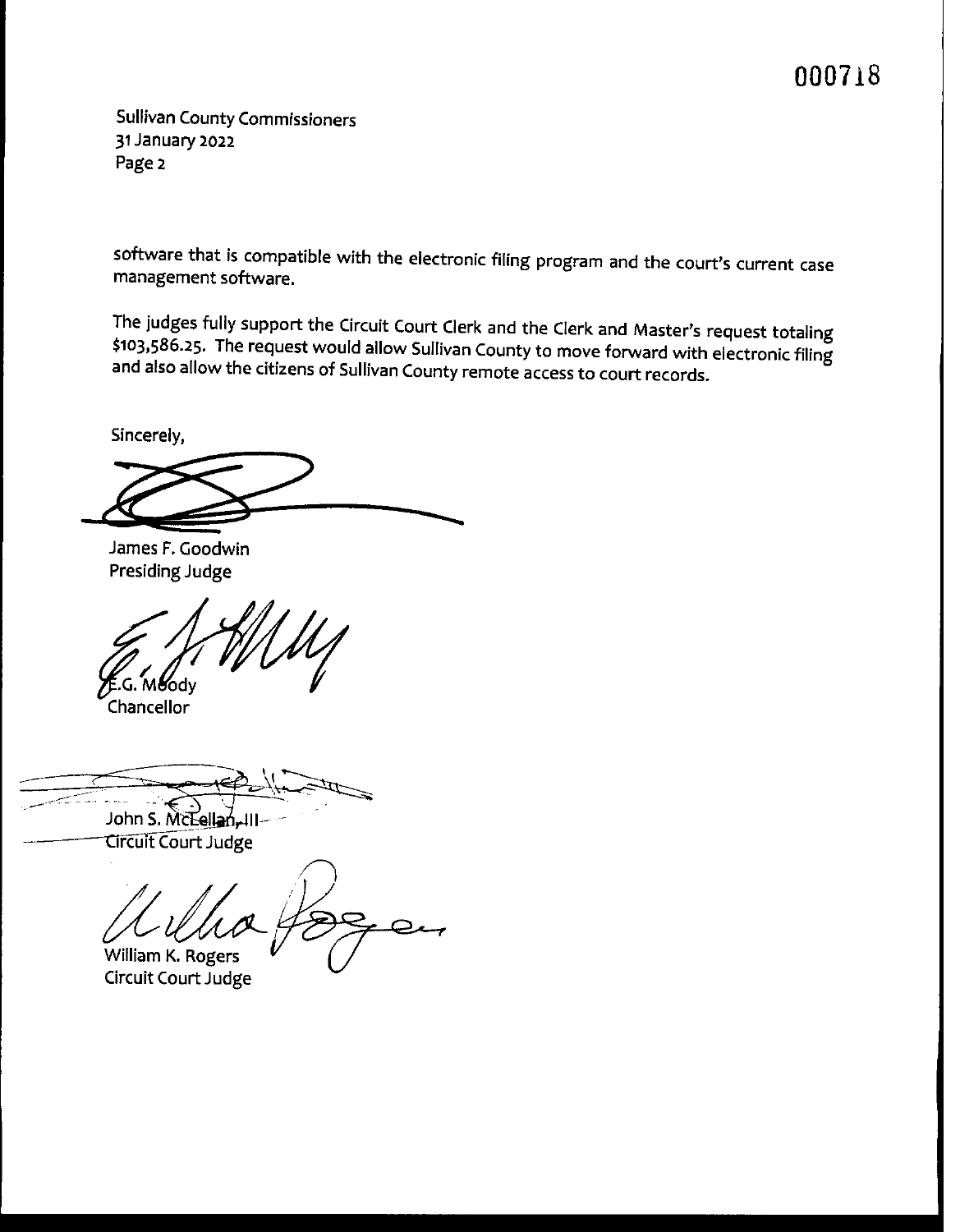Meeting name Called **Sullivan** County CommissIon Jan **31 2022** 1/31/2022

10 Item <sup>1</sup> Vote

**Description**

Item <sup>1</sup>

MOTION: TO AUTHORIZE LARRY BAILEY, FINANCE DIRECTOR, TO MOVE FORWARD IN FILING THE LIST OF ITEMS PRESENTED AND DISCUSSED BY THE COMMISSION TONIGHT TO THE STATE FOR APPROVAL FOR THE FIRST ROUND OF AMERICA RESCUE PLAN ACT FUNDS.

MADE BY: COMM. HERSHEL GLOVER

**SECOND** BY: COMM. DARLENE CALTON

Chairman **Chairman** Venable, Richard

| Voting start time                                 | 6:51:36 PM                  |
|---------------------------------------------------|-----------------------------|
| Total vote result and a state of the state of the | and a month will be come to |

| <b>VOURGOUL BRAIL</b> | 0.0 I JO FM  |
|-----------------------|--------------|
| Voting stop time      | $6:51:53$ PM |
| Voting configuration  | Vote         |
| Voting mode           | Open         |
| Vote result           |              |

| $-10.7$<br>$1.99 - 1.7$<br>a concerta de<br>$\cdots$<br>and the company<br>a.<br>and attaining to be<br>.<br><b>Contract Contract Contract</b><br><br>$\sim$<br><br>$10.11 - 10.02$<br>1997 L.<br>$\sim$ $\sim$ $\sim$ $\sim$ $\sim$ $\sim$<br><br><b>Section</b><br>sales of the con-<br><b><i><u>BREADTH</u></i></b><br>îнA<br><b>HERE</b><br>.<br><b>CONTRACTOR</b><br>a new contractor of<br>A Marine<br>a more companies and<br>.<br>77.<br>There is a contract<br><b>List in</b><br>$\mathbf{u}$<br>. .<br>. .<br>3.11<br>.<br>The Council of<br>and .                                                                                                                                                                                                                                    | $\sim$                              |
|-------------------------------------------------------------------------------------------------------------------------------------------------------------------------------------------------------------------------------------------------------------------------------------------------------------------------------------------------------------------------------------------------------------------------------------------------------------------------------------------------------------------------------------------------------------------------------------------------------------------------------------------------------------------------------------------------------------------------------------------------------------------------------------------------|-------------------------------------|
| Abstain                                                                                                                                                                                                                                                                                                                                                                                                                                                                                                                                                                                                                                                                                                                                                                                         |                                     |
| <b>11 3 4 1114 111 11</b><br><b>Side of the Card</b><br>the company of the company of the<br>with report 11 years.<br>some case and in them at<br>$ -$<br><b><i>Address</i></b><br>The American Section of<br>many and the man contraction.<br>.<br>$\sim$<br>والمتعاد وهوالمكاركة الكاسيست الانتار المتاليفيني<br>.<br>.<br>$\overline{\phantom{a}}$<br>$\cdots$<br>The same state of the state<br>advance to a state of the most com-<br>-----<br>$\sim$<br>Assay a present them.<br>and Supreme in<br>and an assistant and the control was<br>14.1<br>1.111<br>1.7.7.14<br>.<br>The Controller Con-<br><br>New York and a support of the company and the<br>.<br>11.11<br>.<br>and the second control and control to the first state of the<br>$\sim$<br>the contract of the contract of the | .                                   |
| Total Present                                                                                                                                                                                                                                                                                                                                                                                                                                                                                                                                                                                                                                                                                                                                                                                   |                                     |
| .<br>$100 - 100$<br>and allows the a<br>and a state of a state of the foreign<br>it didn't mail in some<br>The companies of the companies of the com-<br>who contained to internally the first contain-<br>.<br>.<br>the manufacturer of the transfer of the<br>Notice and Notice of<br>.<br>. .<br><b>Service</b><br>$\sim$<br>$\sim$<br>and the comments of<br>$\cdots$<br>.<br>.<br>.<br>$\sim$ $\sim$<br>aal jiri insera a<br><b>Service</b><br>The American<br>and the control of<br>$-2000$<br><b><i><u>ALLESS AT 1</u></i></b><br>.<br>16.5 Million<br><b>STAR</b><br>and an angle where the community of the<br>.                                                                                                                                                                       | . .<br>.<br><b>State State</b><br>. |

#### **Group voting** result

| $\sim$<br>------<br>------- <i>--</i> -<br>___________<br><br>Gr<br>. .<br><b>ALCOHOL: NOTE</b><br>Table 1<br>---------- | Yes | --    |
|--------------------------------------------------------------------------------------------------------------------------|-----|-------|
| l No<br>aroup<br><b><i><u>PERSONAL PROPERTY</u></i></b>                                                                  |     |       |
| <b>Total result</b>                                                                                                      |     | ar 11 |

#### **individual voting result**

| Name: WE DESCRIPTION OF BUILDING | $\sim 100$ |  | <b>TERMA</b> | Yes    | <b>Abstain</b> | . No | Absent |
|----------------------------------|------------|--|--------------|--------|----------------|------|--------|
| Akard, David ()                  |            |  |              |        |                |      |        |
| Blalock, Judy ()                 |            |  |              |        |                |      |        |
| Broughton, Todd ()               |            |  |              |        |                |      |        |
| Calton, Darlene ()               |            |  |              | х      |                |      |        |
| Cole, Michael ()                 |            |  |              |        |                |      |        |
| Crawford, Larry ()               |            |  |              | х      |                |      |        |
| Cross, Andrew ()                 |            |  |              | x      |                |      |        |
| Crosswhite, Joyce ()             |            |  |              | v<br>↗ |                |      |        |
| Gardner, John ()                 |            |  |              | x      |                |      |        |
| George, Colette ()               |            |  |              | v<br>́ |                |      |        |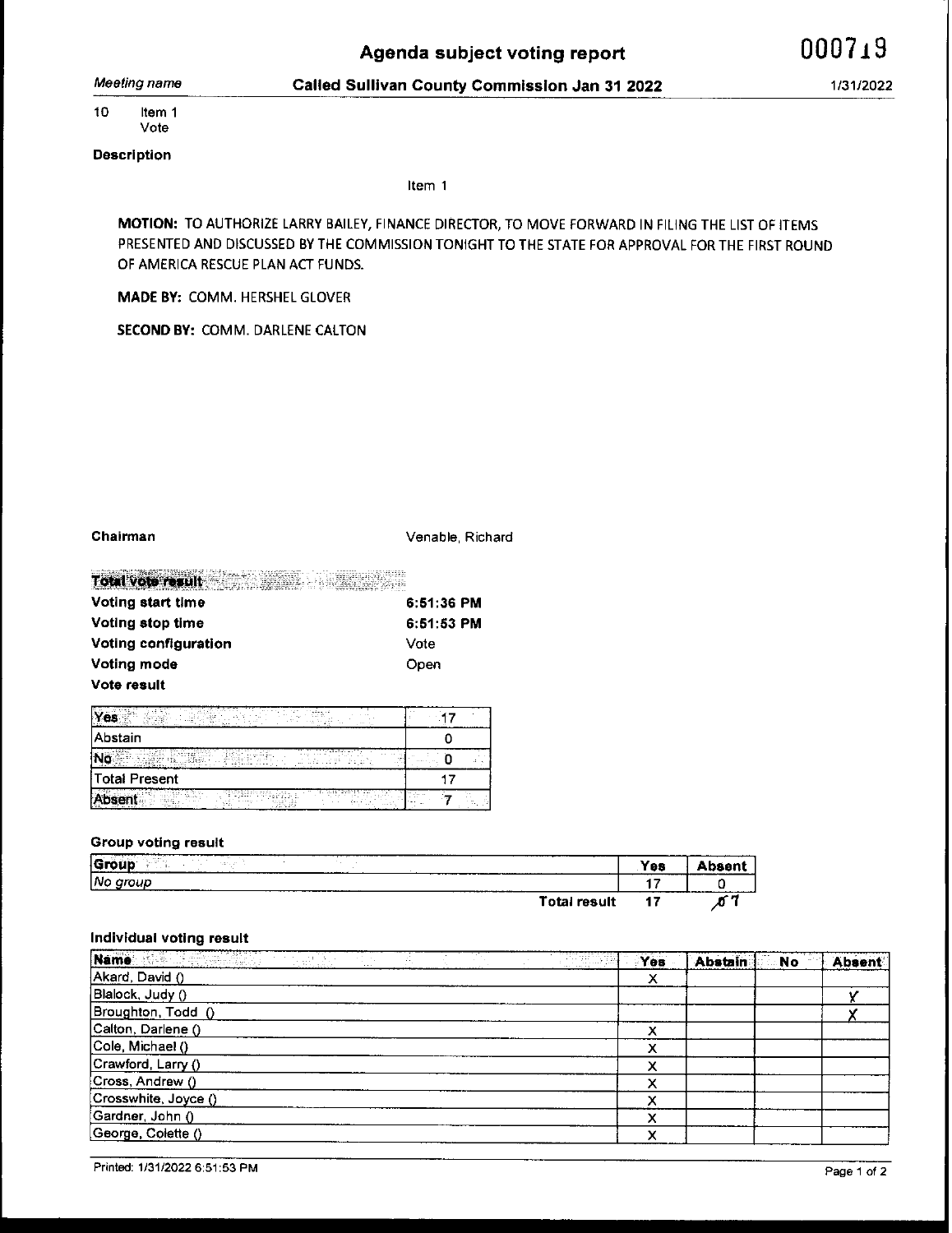## Agenda subject voting report

# 000720

| Meeting name             | Called Sullivan County Commission Jan 31 2022            |  |     |                |     |               |
|--------------------------|----------------------------------------------------------|--|-----|----------------|-----|---------------|
| Name and the <b>Name</b> | <u> 1999 - John Marie Britt, angleški politik (d. 19</u> |  | Yes | <b>Abstain</b> | No. | <b>Absent</b> |
| Glover, Hershel ()       |                                                          |  | х   |                |     |               |
| Harkleroad, Terry ()     |                                                          |  |     |                |     |               |
| Hutton, Mark ()          |                                                          |  |     |                |     |               |
| Jones, Sam ()            |                                                          |  | x   |                |     |               |
| King, Dwight ()          |                                                          |  | х   |                |     |               |
| Leonard, Tony ()         |                                                          |  |     |                |     |               |
| Locke, Hunter ()         |                                                          |  | x   |                |     |               |
| Morrell, Randy ()        |                                                          |  | x   |                |     |               |
| Pierce, Archie ()        |                                                          |  | х   |                |     |               |
| Stanley, Angie ()        |                                                          |  |     |                |     |               |
| Starnes, Alicia ()       |                                                          |  | X   |                |     |               |
| Stidham, Gary ()         |                                                          |  | х   |                |     |               |
| Vance, Mark ()           |                                                          |  | x   |                |     |               |
| Woods, Doug ()           |                                                          |  |     |                |     |               |

 $\mathcal{L}$ *<u> Alexander (f. 1886)</u>*